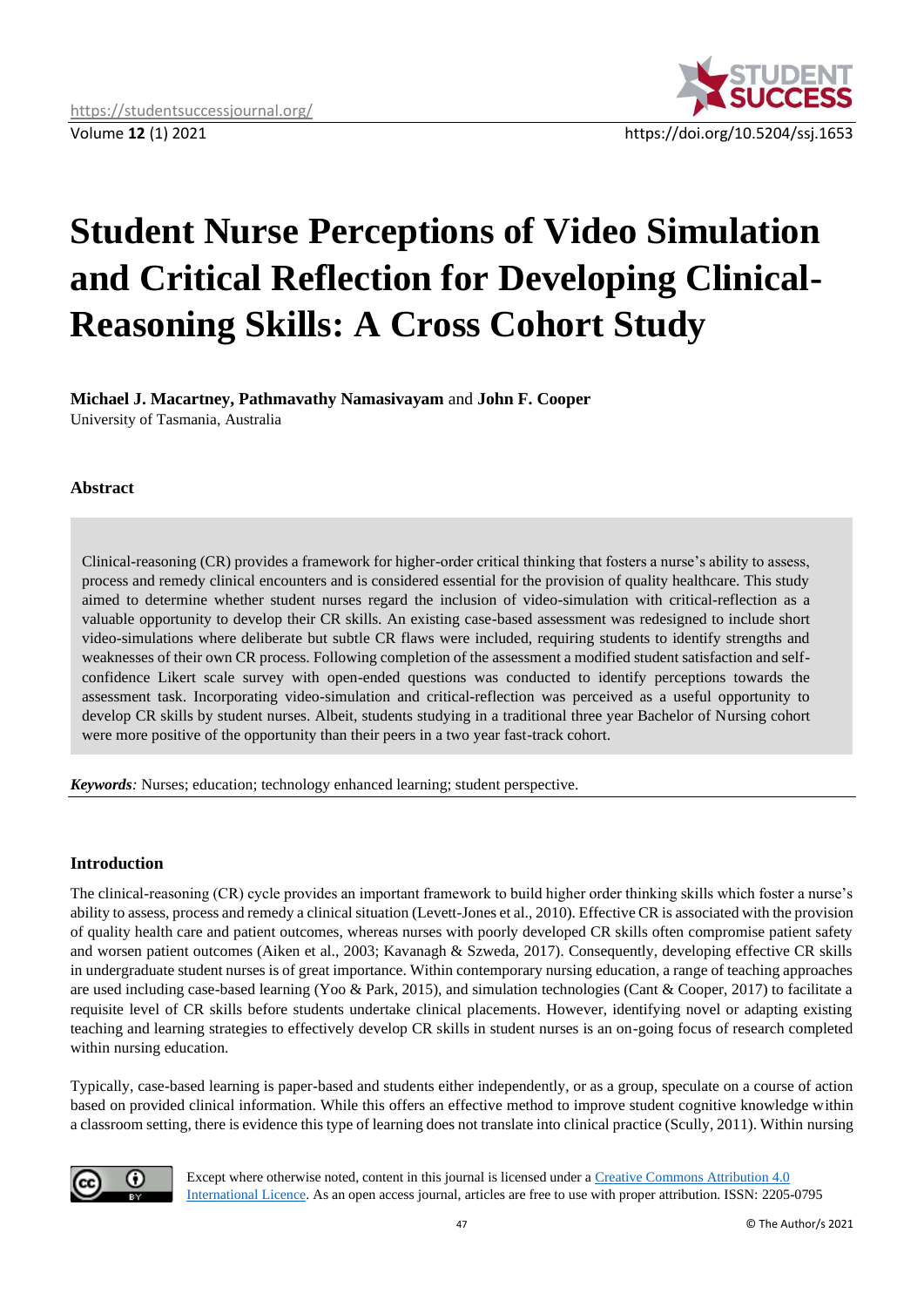curricula, it is paramount teaching and learning strategies prepare and empower students to undertake their clinical placements. Clinical placements form a core, integral component of Bachelor of Nursing degree structure (Doyle et al., 2017) with its key purpose to translate theoretical knowledge from the tertiary environment to the clinical environment and allow students to develop their professional identity and competence (Arieli, 2013; Henderson et al., 2012). As such, enhancing student perception of learning experiences using technologies, such as video-simulation, offers a method to support learning beyond the classroom, and therefore may provide a method to link the acquisition of cognitive knowledge related to CR directly to skills in practice. In line with this, it has recently been concluded that while further research is needed, the use of videos in nursing education is a promising strategy which could enhance learning of CR skills (Forbes et al., 2016).

Many studies have investigated different methods to assess and promote student learning within health-related courses (Epstein, 2007; Norcini & McKinley, 2007). The use of videos (known specifically in this context as 'vignettes'), has previously been advocated as a successful way of both engaging students to learn (Ventura & Onsman, 2009) and assisting to assess the perception of a student's knowledge on what they are visualising (Carvalho et al., 2017). Further, it has also been suggested that the use of videos can make existing paper-based case-studies more immersive and empower students to apply knowledge gained through other modes of teaching (Beckem & Watkins, 2012). However, in the context of learning CR skills that are transferable to practice, it remains unclear whether the inclusion of critical reflection upon video-simulation as part of a casestudy assessment task is perceived as a valuable learning opportunity by student nurses.

At the university where this study took place, the Bachelor of Nursing degree is delivered over six semesters of study total. However, students have the option of completing their degree over a 'traditional' three years (two semesters per calendar year) or two years as a 'fast-track' option (three semesters per calendar year). In order to accommodate the additional semester in the calendar year, the latter option provides shorter breaks between each semester of study and the third semester is 10 weeks in length rather than 13. To the authors' knowledge, no studies have investigated whether the structure of a student's degree influences their perception of activities designed to enhance learning of CR skills. This is a critical knowledge gap, because it is well documented there is no 'one size fits all' strategy for teaching and learning (Schmeck, 2013) and approaches to learning are influenced by situational factors such as 'time-pressure' (Chin & Brown, 2000) imposed by scheduling within the degree course and unit structure.

#### **Assessment Task**

A pre-existing assessment task was redesigned to include video-simulation as an opportunity for critical-reflection in line with the intended learning outcomes of the unit. The assessment task required students to use the CR framework (Levett-Jones et al., 2010) to analyse a paper-based patient case-study. As part of the case-study students were asked to make an informed clinical judgement to identify the priority nursing issues for the patient and then which of the short video-simulations (each depicting an individual skill linked to those priority nursing issues) is the most appropriate to undertake. The video-simulations depicted a Registered Nurse (RN) undertaking specific bedside skills relevant to the case-study which deliberately provide both evidence-based and unsafe approaches to care whilst performing the skill. Students were required to write a short (250-word) critical-reflection upon the video to examine which components of the nurses' practice are evidence-based and which could be considered unsafe and how this might impact patient outcomes, as well as their own future practice.

#### **Aims**

In this study, upon completion of the assessment task, students enrolled in both the traditional and fast-track Bachelor of Nursing degree were surveyed to investigate their perception towards the effectiveness of the assessment task in combination with the video-simulation for developing their own CR skills. Consequently, we tested the following hypotheses:

*H-1. Overall, all students would support the inclusion of critical-reflection upon video-simulations, as part of the assessment task, to develop their own CR skills;*

*H-2. Students in the fast-track degree, with many competing time-demands, may not value the assessment task the same way as their peers in a traditional degree.*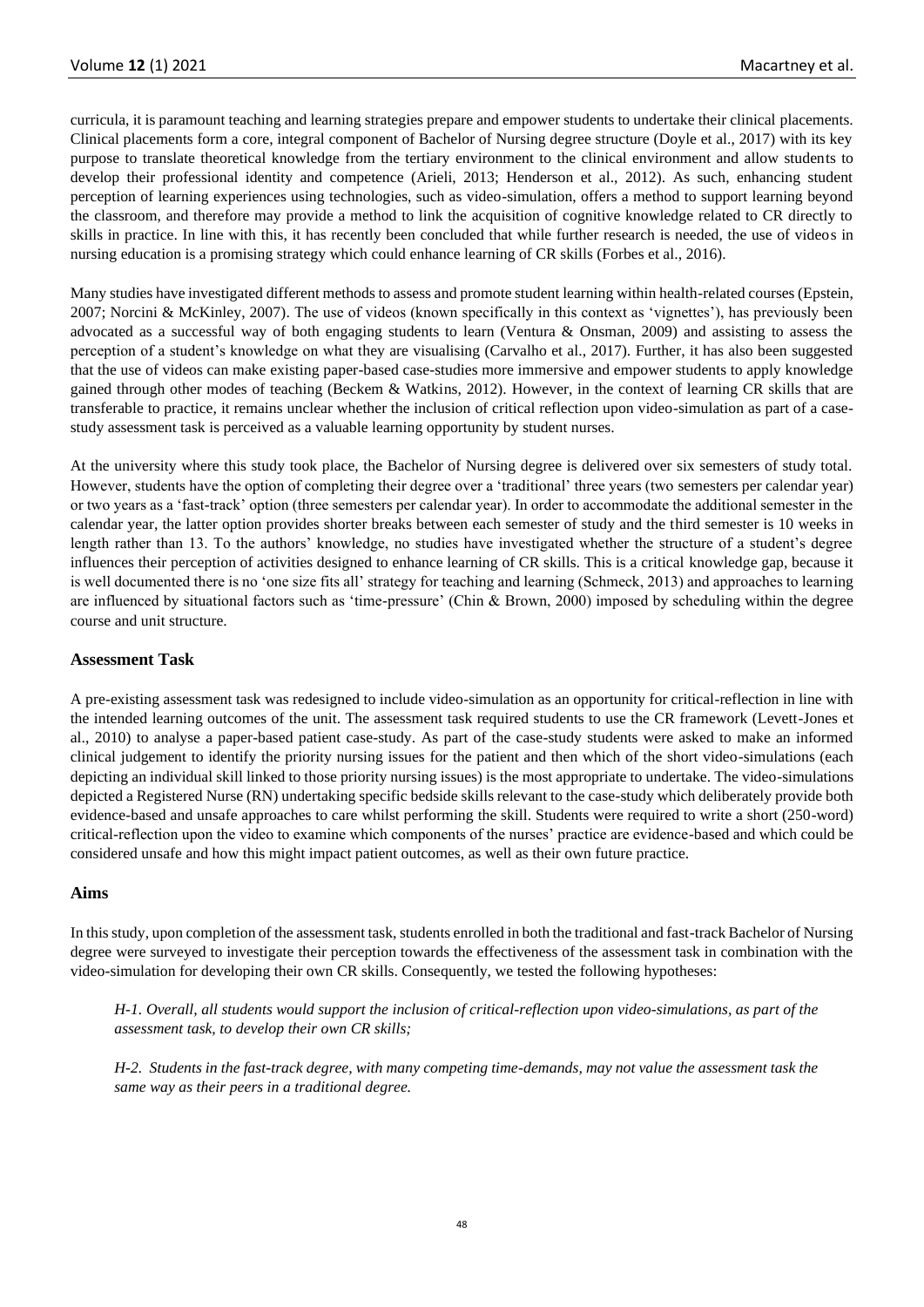## **Methods**

## *Study Overview*

This study evaluated student perceptions towards the inclusion of critical-reflection upon a video-simulation, in a multi-modal assessment task, as a learning tool to facilitate recognition and application of CR during their clinical placement within a regional Australian context. To evaluate perceptions, anonymous surveys were distributed to students in the first week returned from holidays. This occurred following the completion of their clinical placement, final semester exams, release of results and conclusion of the unit in which the assessment task was completed.

## *Ethical Considerations*

The University of Tasmania Social Sciences Research Ethics Committee granted approval for the study (ethics #: H0017888). A comprehensive participant information sheet was provided to all students as part of the survey distribution. To alleviate any perceived power relationships between faculty and students, the surveys were distributed by a non-academic member of staff who was not involved with the study. Students were informed completion was voluntary and non-completion would not prejudice their progress in the nursing programme. Students who returned completed surveys were deemed to have consented.

## *Sample Size*

Nursing students which had completed the assessment task as part of a  $2<sup>nd</sup>$  year unit were invited to participate in the research study. This included a traditional cohort of Bachelor of Nursing (BN) degree (*n=*175) and the fast-track BN degree (*n=*110) for a total of eligible participants (*n=*285).

## *Survey Design*

Likert-scale responses were used to investigate student agreement (one: strongly disagreed; two: disagree; three: undecided; four: agree; five: strongly agreed; NA: not applicable) with sixteen statements regarding the assessment task and videosimulation. The statements were adapted from the National League of Nursing Student Satisfaction and Self-confidence in Learning survey<sup>1</sup> and designed to investigate perceptions of different overarching themes. Consultation with other senior and experienced staff within the School of Nursing (that were not investigators on the project) was completed during development of the survey to identify and address any issues of validity and reliability before the survey was distributed to students. Statements one to five were related to the assessment task design; statements six and seven were related to collaboration; statements eight and nine were related to integration of Bioscience/Nursing content; statements 10-12 were related to the inclusion of videos in the assessment task; statements thirteen to sixteen were related to facilitation of CR during clinical placement (Table 1). Additionally, Likert-scale responses were used to investigate student perceptions of importance (one: not important; two: somewhat important; three: neutral; four: important; five: very important) for the same sixteen statements. This component of the survey asked students to rate each statement based upon how important the statement was to them. This was included to identify what student nurses perceive as the most important aspects of the assessment task and for the development of CR skills. For example, a student may strongly disagree that the video-simulation in the current iteration of the assessment task provided an opportunity to recognise strengths and weakness in their own nursing skills but, using the importance scale, can indicate that they believe this is a highly important component to developing their CR skills. Accordingly, researchers can use this type of feedback to identify and focus attention on specific aspects needing modification to optimise the assessment task for future students. Finally, directly following each statement space was provided for students to provide open-ended responses.

# *Data Analysis*

Descriptive statistics were calculated from data collected from consenting participants (fast-track: *n=*68; traditional: *n=*116; total  $n=184$ ) to identify overall student perception of the multi-modal assessment task. Comparisons were conducted between the fast-track and traditional learning cohorts using Mann Whitney-U *t-*tests for independent groups as the samples were not

<sup>1</sup> <http://www.nln.org/professional-development-programs/research/tools-and-instruments/descriptions-of-available-instruments>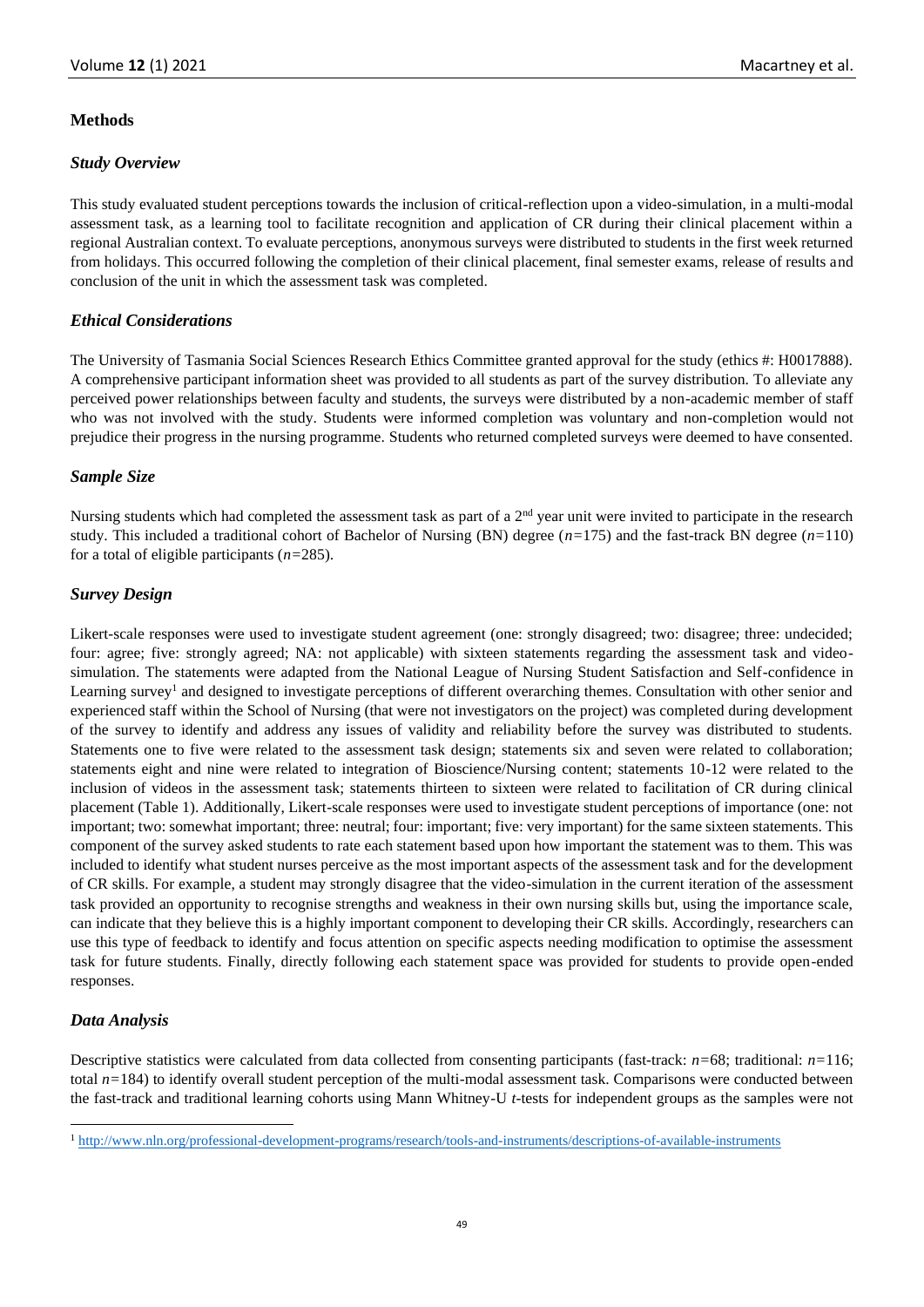normally distributed. Alpha for significance was set at  $p < 0.05$ , with data being reported as means ( $\pm$ SD). All analyses were performed using GraphPad Prism version 8 (GraphPad Software, La Jolla, California, USA).

# **Results**

The frequencies and response rate (%) of student feedback to the Likert-scale agreement statements are outlined in Table 1. The strongest levels of agreement were observed for statement three, eight and eleven. The strongest levels of disagreement were observed for statements fourteen and sixteen. The mean agreement and importance for each sub-set of statements making up a theme are shown in Table 2. Mean agreement was highest for statements six and seven relating to collaboration and lowest for statements eight and nine relating to the integration of Bioscience and Nursing content. Mean importance was highest for statements 10-12 relating to the effectiveness of videos and lowest for statements one – five relating to assessment design.

## **Table 1**

*Frequencies and Response Rate to Survey Statements*

| <b>Statement</b>                                                                                                                                                   | $\boldsymbol{N}$ | <b>Strongly</b><br>disagree | <b>Disagree</b> | <b>Undecided</b> | Agree    | <b>Strongly</b><br>agree | $\mathbf{N}/\mathbf{A}$ |
|--------------------------------------------------------------------------------------------------------------------------------------------------------------------|------------------|-----------------------------|-----------------|------------------|----------|--------------------------|-------------------------|
| 1. I clearly understood the purpose and objectives of the<br>assessment task                                                                                       | 183              | 5(3%)                       | 19 (10%)        | 38 (21%)         | 85 (46%) | 36 (20%)                 | 1                       |
| 2. The assessment task provided enough information in a clear<br>manner to facilitate a clinical reasoning approach to the case-study                              | 183              | 8(4%)                       | 30(16%)         | 48 (26%)         | 63 (34%) | 32 (17%)                 | $\mathbf{1}$            |
| 3. The case-studies were appropriate and relevant to develop my<br>clinical reasoning skills                                                                       | 181              | 3(2%)                       | 15 (8%)         | 15 (8%)          | 80 (44%) | 68 (38%)                 | 3                       |
| 4. Independent clinical reasoning was facilitated through the<br>resources made available for the assessment task                                                  | 179              | 4(2%)                       | 25 (14%)        | 62 (35%)         | 60 (34%) | 28 (16%)                 | 5                       |
| 5. The multi-modal approach to this assessment task was<br>beneficial to my learning experience                                                                    | 175              | 10(6%)                      | 26 (15%)        | 44 (25%)         | 49 (28%) | 46 (26%)                 | 9                       |
| 6. I collaborated with my peers to inform my understanding of the<br>case-study                                                                                    | 179              | 16 (9%)                     | 22 (12%)        | 26 (15%)         | 47 (26%) | 68 (38%)                 | 5                       |
| 7. Collaboration with my peers helped to guide my learning of<br>clinical reasoning                                                                                | 175              | 9(5%)                       | 23 (13%)        | 24 (14%)         | 52 (30%) | 67 (38%)                 | 9                       |
| 8. The assessment task integrated Bioscience and Nursing content<br>to develop independent clinical reasoning skills                                               | 180              | 8(4%)                       | 13 (7%)         | 33 (18%)         | 63 (35%) | 63 (35%)                 | 4                       |
| 9. The assessment task enabled me to extend my understanding<br>and application of the clinical reasoning cycle from learning<br>undertaken in previous semesters. | 181              | 9(5%)                       | 21 (12%)        | 41 (23%)         | 64 (35%) | 46 (25%)                 | 3                       |
| 10. The videos were a useful resource as part of the assessment<br>task                                                                                            | 181              | 17 (9%)                     | 20(11%)         | 45 (25%)         | 46 (25%) | 51 (28%)                 | 3                       |
| 11. The videos enabled me to recognise strengths and weakness in<br>the nursing skill demonstrated                                                                 | 181              | 11(6%)                      | 10(6%)          | 33 (18%)         | 60 (33%) | 67 (37%)                 | 3                       |
| 12. The videos developed my ability to apply clinical reasoning<br>skills                                                                                          | 180              | 14 (8%)                     | 18 (10%)        | 45 (25%)         | 73 (41%) | 30 (17%)                 | 4                       |
| 13. The assessment task raised my awareness to better recognise<br>clinical reasoning encounters during my placement                                               | 177              | 14 (8%)                     | 18 (10%)        | 40 (23%)         | 59 (33%) | 46 (26%)                 | 7                       |
| 14. The assessment task helped me recognise strengths and<br>weaknesses of my own nursing practice during my placement                                             | 175              | 15 (9%)                     | 21 (12%)        | 31 (18%)         | 66 (38%) | 42 (24%)                 | 9                       |
| 15. The assessment task helped me recognise strengths and<br>weaknesses of the nursing practice of others within my placement<br>environment                       | 177              | 13 (7%)                     | 17 (10%)        | 44 (25%)         | 55 (31%) | 48 (27%)                 | 7                       |
| 16. This assessment task developed my confidence to engage in<br>clinical reasoning encounters in placement                                                        | 177              | 20 (11%)                    | 23 (13%)        | 47 (27%)         | 57 (32%) | 30 (17%)                 | 7                       |

*Notes:* Frequencies and response rate (%) to survey statements are categorised according to assessment task design (statement 1-5), collaboration (statement 6&7), integration of bioscience (statement 8&9), effectiveness of videos (statement 10-12) and facilitation of clinical reasoning during clinical placement (statement 13-16).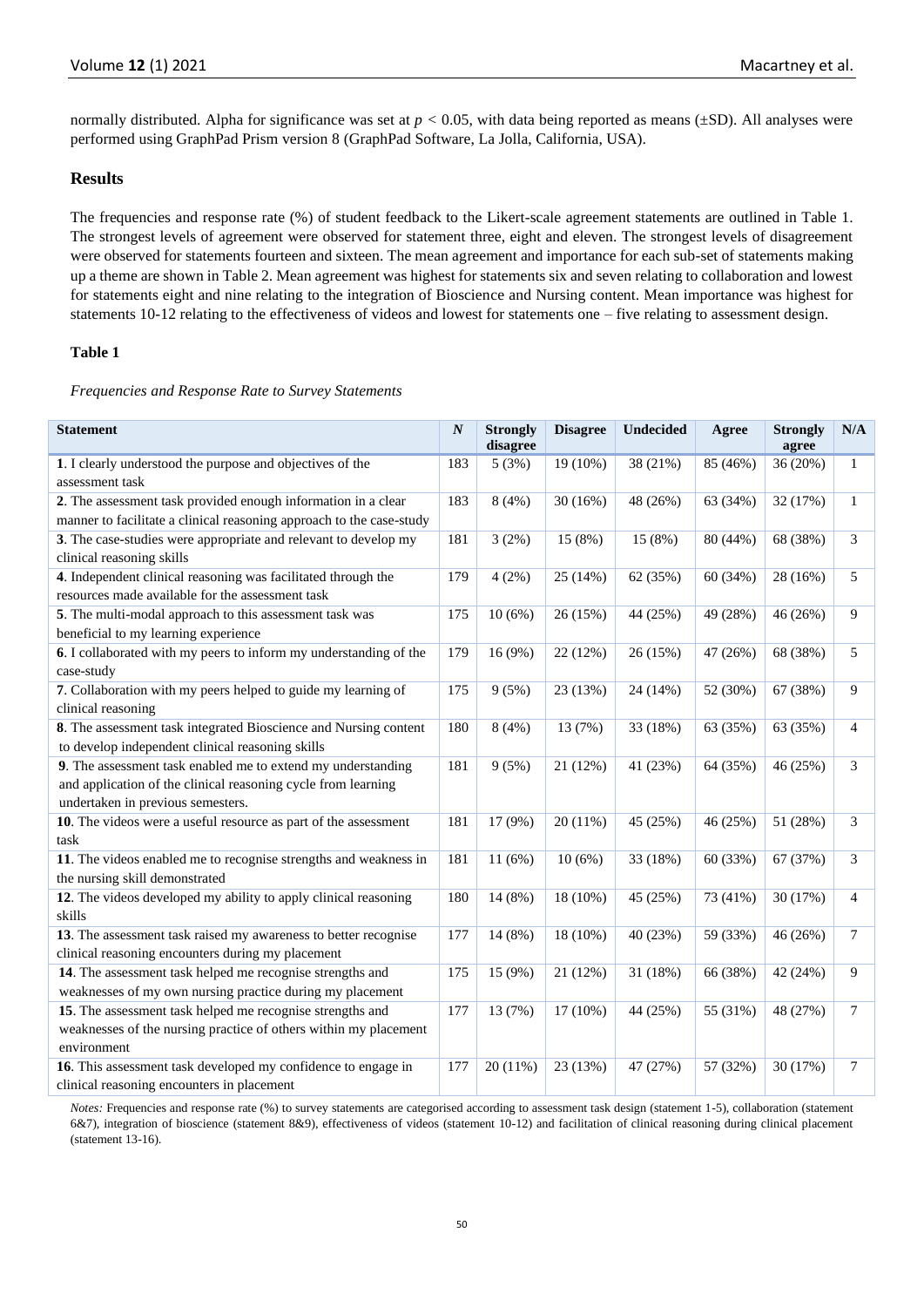#### **Table 2**

*Agreement and Importance Scores According to Statement Themes* 

| <b>Statement theme</b>                                         | Mean<br>agreement | <b>Mean</b><br>Importance |
|----------------------------------------------------------------|-------------------|---------------------------|
| Assessment design (statements 1-5)                             | 3.75(0.20)        | 3.96(0.13)                |
| Collaboration (statements 6&7)                                 | 3.78(0.05)        | 4.03(0.08)                |
| Integration of Bioscience and Nursing content (statements 8&9) | 3.50(0.16)        | 4.24(0.37)                |
| Effectiveness of videos (statements 10-12)                     | 3.66(0.43)        | 4.46(0.12)                |
| Facilitation of CR during placement (statements 13-16)         | 3.73(0.23)        | 4.27(0.09)                |

*Notes:* Data presented are mean (±SD). See Table 1 for specific details about each statement. CR, clinical reasoning.

Examination of the agreement scores by learning cohort demonstrated some differences (Fig. 1). Relative to students in the traditional BN cohort  $(n=116)$ , the fast-track cohort  $(n=68)$  demonstrated significantly  $(P<0.05)$  lower agreement scores for statements eleven and thirteen – fifteen. There were no other differences in agreement scores between the two cohorts for any other statement. Finally, examination of the mean score for students perceived importance of each statement by learning cohort depicted in Figure 2. Relative to students in the traditional BN cohort, the fast-track cohort demonstrated significantly (*P*<0.05) higher perceived importance for statements one – four and nine.

#### **Figure 1**

*Agreement Scores in Response to each Survey Statement for both Student Cohorts*



*Notes:* Data presented are mean ( $\pm SD$ ) for fast-track (*n*=68) and traditional (*n*=116) Bachelor of Nursing (BN) cohorts. See Table 1 for specific details about each statement. \*Indicates a significant difference (*P*<0.05) between cohorts using a Mann Whitney-U test.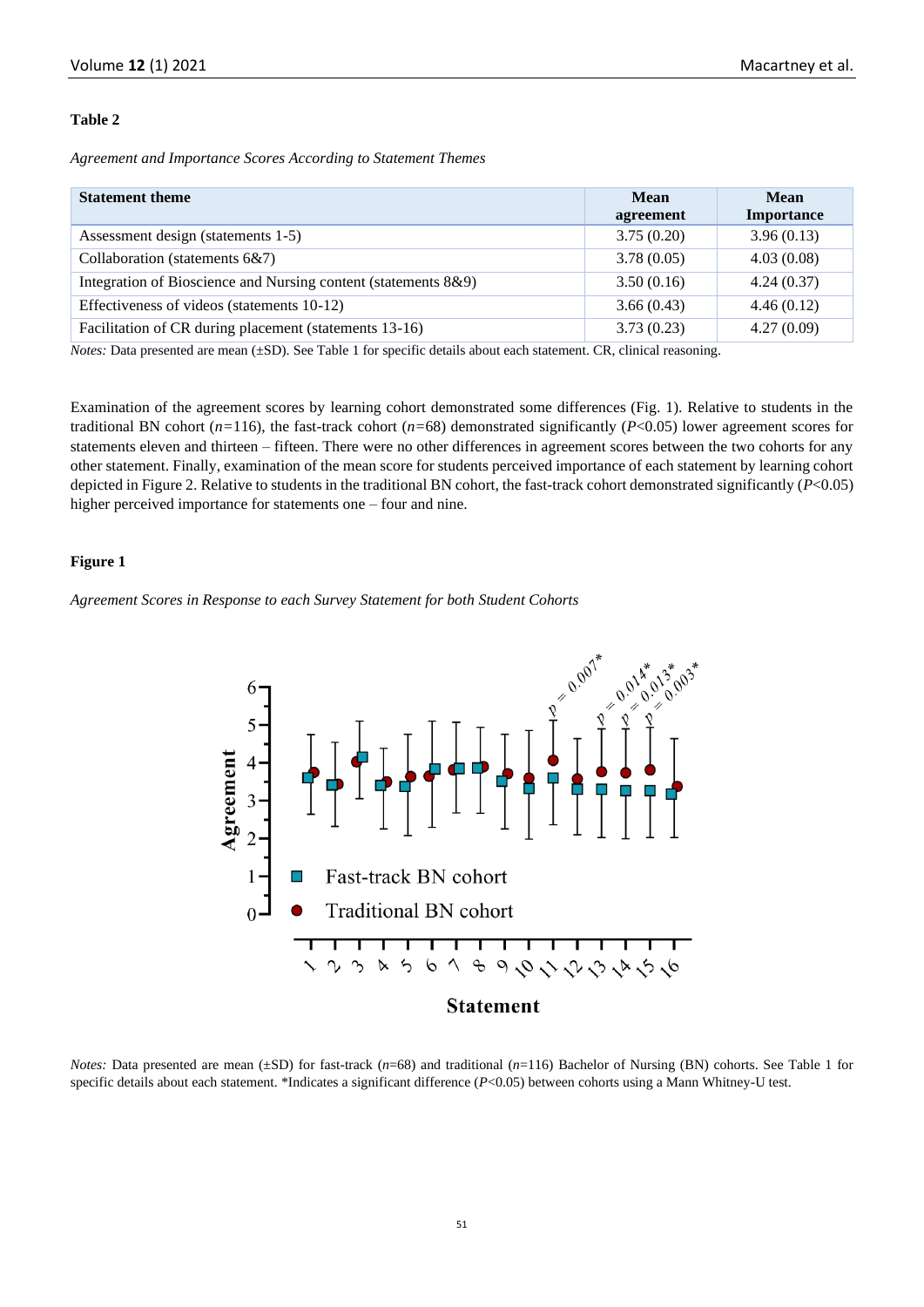#### **Figure 2**

*Agreement Scores in Response to each Survey Statement for both Student Cohorts*



*Notes:* Data presented are mean ( $\pm SD$ ) for fast-track (*n*=68) and traditional (*n*=116) Bachelor of Nursing (BN) cohorts. See Table 1 for specific details about each statement. \*Indicates a significant difference (*P*<0.05) between cohorts using a Mann Whitney-U test.

#### **Discussion**

In support of our first hypothesis (*H-1*), results from this study demonstrate that irrespective of cohort, student nurses strongly perceived that critical-reflection based upon video-simulation and the multi-modal assessment activity was beneficial for and is appropriate to develop their CR skills. Further, an unanticipated strength identified by the survey was the assessment task appeared to stimulate student collaboration in learning CR skills. Notwithstanding the favourable aspects highlighted, there was some disagreement from students that the assessment task prepared them for identification and use of CR skills in practice that may be linked to a bioscience knowledge-nursing practice relationship disconnect. Finally, in line with our second hypothesis (*H-2*), comparison of perceptions between cohorts indicated student nurses from the traditional and fast-track cohorts had differing opinions on certain areas of the assessment task, underscoring that tailoring of the activity is necessary.

A major theme identified in this study was that despite strong student agreement for the assessment task and use of videosimulation as an appropriate method to develop and recognise CR, this did not translate into their ability to confidently use CR skills in clinical placement. This was reflected by anecdotal comments in the open-ended responses where students stated "*the knowledge [clinical reasoning] was very useful"* but still felt as though they had "*very little confidence"* to engage in CR encounters in practice. This highlights an on-going problem contemporary nursing education struggles with commonly referred to as the "preparation-to-practice gap" (Kavanagh & Szweda, 2017), whereby theory is not efficiently translated into clinical situations. This gap is of particular interest to teachers, health professionals and government, as CR skill acquisition is an essential part of competent nursing practice (Hur & Roh, 2013). It has been established that a strong grounding in science is an essential component of a nursing degree and that the link between bioscience knowledge and nursing practice is critical for building confidence levels in student nurses on placement (Ralph et al., 2017). In the current study, the combined agreement score was lowest for statements eight and nine, related to the integration of Bioscience and Nursing content (Table 2). However,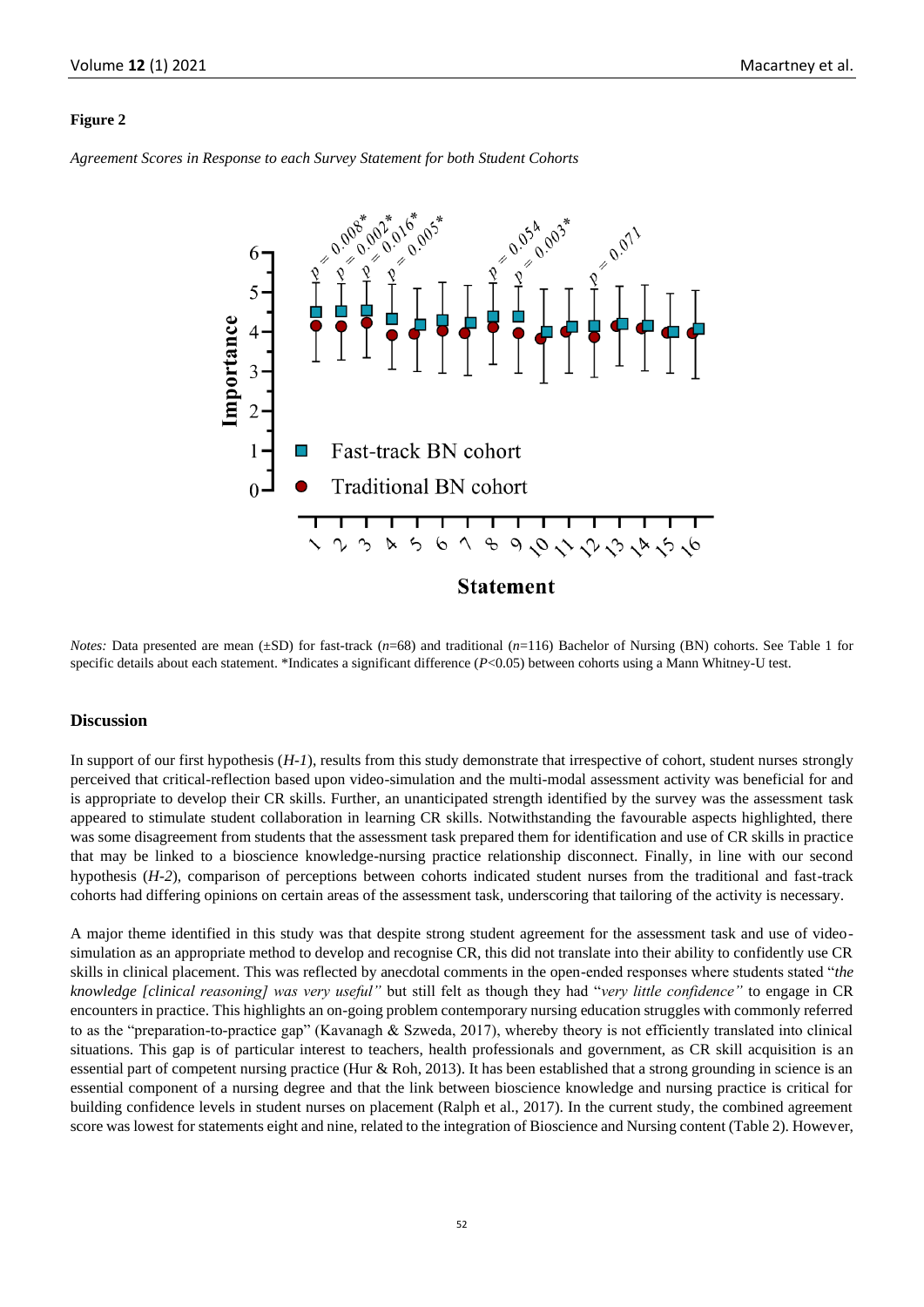students rated the same statements as a highly important component for learning CR skills. As such, it appears that student nurses from this study identified value in the bioscience knowledge-nursing practice relationship while indicating that improvements can be made in this area within the assessment task and video-simulations. Using a 'team teaching' approach with a broad range of expertise across staff has been demonstrated as one of several effective methods to ensure the depth and delivery of bioscience content is appropriate (Craft et al., 2013). Accordingly, future studies could investigate if including bioscience teaching team members, alongside the RN, in the video-simulation is an effective strategy to bridge the bioscience knowledge-nursing practice gap.

Interestingly, a novel outcome from our study which may, in part, explain a contributing factor to the 'preparation-to-practice gap' was that the survey demonstrated student nurses from the traditional (three-year) cohort agreed more strongly the assessment task was useful in facilitating CR during clinical placement (Figure 1, statements 13-15), relative to their peers in the fast-track (two-year) cohort. This difference in opinion was despite overall agreement indicating students predominantly agreed the assessment task design was satisfactory, irrespective of cohort. It is well-established that student approaches to learning are influenced by the learning situation (Chin & Brown, 2000), with one of many key situational factors being time pressures. Anecdotal evidence of perceived time pressure is found in an open-ended response from a student in the fast-track cohort wrote, "used a script like approach to get it [the assessment task] over and done with*"*. It has been demonstrated in trainee doctors that perceived lack of time can result in reliance on 'surface learning' techniques and reduce awareness of the learning opportunities available (Salamonson et al., 2013).

A 'rushed' approach may partially explain why the fast-track cohort placed significantly more importance on the assessment task design (Figure 2, statements one-four) than their peers in the traditional cohort. Anecdotal evidence indicates fast-track students were frustrated because the task "wasn't clear enough" or "there weren't enough resources + information available", whereas students in the traditional cohort appeared to better engage and understand the content which was available as part of the task. As such, implementation of approaches which aim to alleviate real- or perceived-time pressures, such as including a brief assessment task planning schema to aid with time-management, could improve satisfaction levels for student nurses in the fast-track cohort and potentially start bridging the 'preparation-to-practice gap'.

## *Limitations*

Differences in the pathway of fast-track and traditional cohorts (13 weeks versus. 10 weeks, respectively) necessitated the distribution of the survey to students during different conditions. Surveys were distributed to both cohorts in the first week of their return from holidays following the completion of clinical placement, final semester exams, release of results and conclusion of the unit. However, students in the fast-track cohort have only one week of holidays, whereas students in the traditional cohort have three weeks. Survey questions can evoke an emotional response in participants (Glasow, 2005), if this occurred in our study, it is likely this amplified negative responses from students in the fast-track course as this is a particularly busy and stressful time in their degree program. However, it is important to recognise there is no 'ideal' time to survey student nurses from the fast-track cohort as their study load is extended throughout the majority of the year. Furthermore, whilst our study highlights some interesting student nurse perceptions towards video-simulation it should be noted that this survey was about one specific assessment task and students' perceptions of it at one university. Accordingly, and in combination with the subjectivity of survey responses, the results identified in our study are not generalisable across other cohorts and universities.

# **Conclusion**

Adaptation of the existing assessment task using contemporary and technologically enhanced video-simulations was completed with the aim to enhance CR skills in student nurses. The observations of this study suggest the use of video-simulation in the updated multi-modal assessment task seems to be a promising, relevant and an important learning design strategy to facilitate learning of CR skills and peer collaboration. Albeit, while the assessment task was the same for both cohorts, the experience was different, with students from the traditional cohort gaining more from it, whereas their peers in the fast-track cohort being more critical of it. In line with this observation, further research is warranted to identify whether design adjustments which incorporate 'team teaching' to bridge the bioscience knowledge-nursing practice relationship or methods to alleviate timepressure are perceived as positive adjustments to enhance learning of CR skills in student nurses.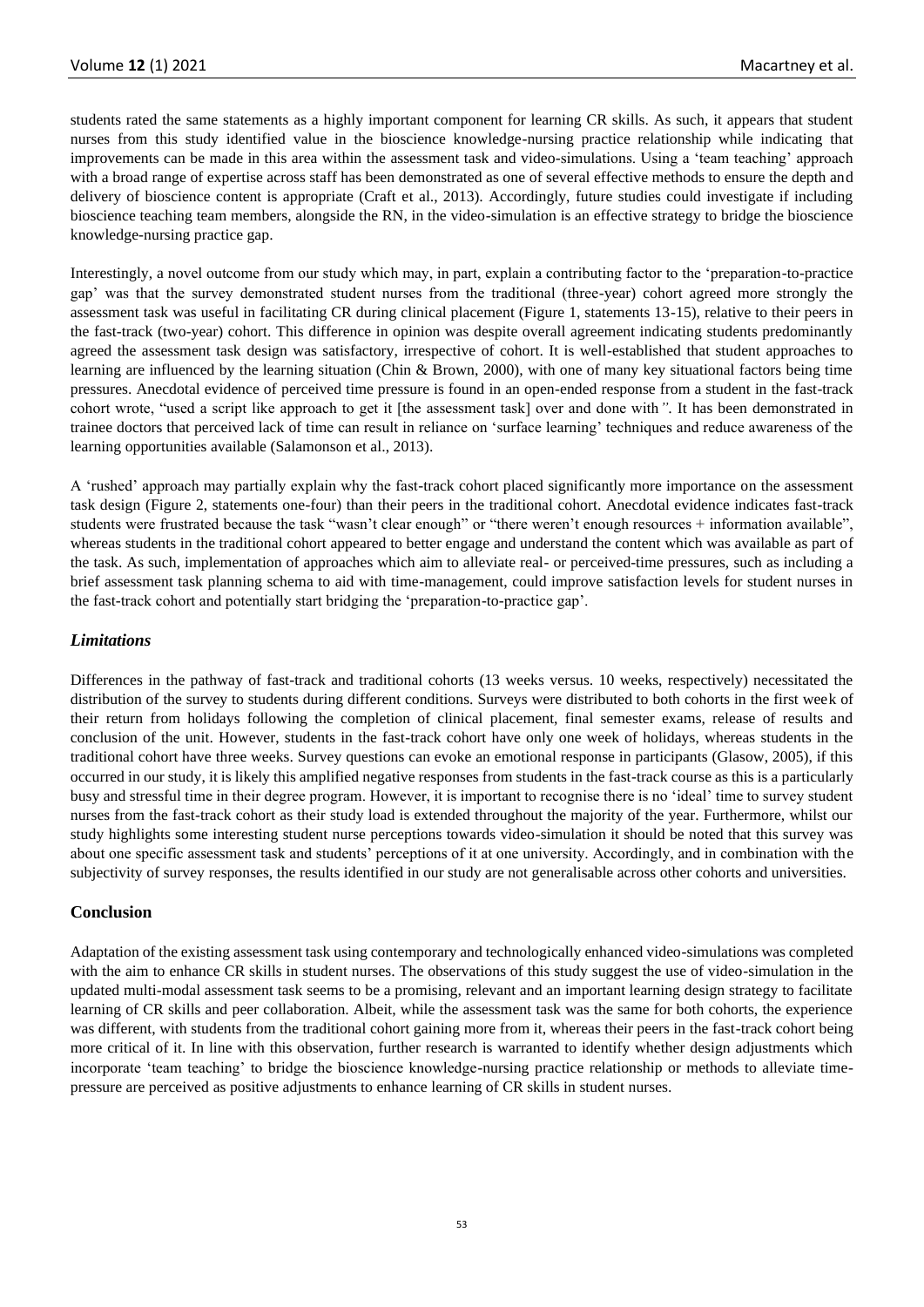#### **Acknowledgements**

We thank all the participants who volunteered for the present study and Mr Bob Wylie for his assistance developing, editing and producing the videos.

#### **Author contributions**

All named authors contributed substantially to (a) the conception and design, acquisition of data, or analysis and interpretation of data; (b) drafting the article or revising it critically for important intellectual content; (c) final approval of the version to be published.

#### **References**

- Aiken, L. H., Clarke, S. P., Cheung, R. B., Sloane, D. M., & Silber, J. H. (2003). Educational levels of hospital nurses and surgical patient mortality. *Journal of the American Medical Association*, *290*(12), 1617-1623. <https://doi.org/10.1001/jama.290.12.1617>
- Arieli, D. (2013). Emotional work and diversity in clinical placements of nursing students. *Journal of Nursing Scholarship*, *45*(2), 192-201[. https://doi.org/10.1111/jnu.12020](https://doi.org/10.1111/jnu.12020)
- Beckem, J. M., & Watkins, M. (2012). Bringing life to learning: Immersive experiential learning simulations for online and blended Courses. *Journal of Asynchronous Learning Networks, 16*(5): 61-70.<http://dx.doi.org/10.24059/olj.v16i5.287>
- Carvalho, E. C., Oliveira-Kumakura, A. R. S., & Morais, S. C. R. V. (2017). Clinical reasoning in nursing: teaching strategies and assessment tools. *Revista Brasileira de Enfermagem*, *70*(3), 662-668.<https://doi.org/10.1590/0034-7167-2016-0509>
- Cant, R. P., & Cooper, S. J. (2017). Use of simulation-based learning in undergraduate nurse education: An umbrella systematic review. *Nurse Education Today*, *49*, 63-71.<https://doi.org/10.1016/j.nedt.2016.11.015>
- Chin, C., & Brown, D. E. (2000). Learning in science: A comparison of deep and surface approaches. *Journal of Research in Science Teaching*, *37*(2), 109-138. [https://doi.org/10.1002/\(sici\)1098-2736\(200002\)37:2<109::Aid-tea3>3.0.Co;2-7](https://doi.org/10.1002/(sici)1098-2736(200002)37:2%3c109::Aid-tea3%3e3.0.Co;2-7)
- Craft, J., Hudson, P., Plenderleith, M., Wirihana, L., & Gordon, C. (2013). Commencing nursing students' perceptions and anxiety of bioscience. *Nurse Education Today*, *33*(11), 1399-1405[. https://10.1016/j.nedt.2012.10.020](https://10.0.3.248/j.nedt.2012.10.020)
- Doyle, K., Sainsbury, K., Cleary, S., Parkinson, L., Vindigni, D., McGrath, I., & Cruickshank, M. (2017). Happy to help/happy to be here: Identifying components of successful clinical placements for undergraduate nursing students. *Nurse Education Today*, *49*, 27-32.<https://doi.org/10.1016/j.nedt.2016.11.001>
- Epstein, R. M. (2007). Assessment in medical education. *New England Journal of Medicine*, *356*(4), 387-396.
- Forbes, H., Oprescu, F. I., Downer, T., Phillips, N. M., McTier, L., Lord, B., Barr, N., Alla, K., Bright, P., Dayton, J., Simbag, V., & Visser, I. (2016). Use of videos to support teaching and learning of clinical skills in nursing education: A review. *Nurse Education Today*, *42*, 53-56.<https://doi.org/10.1016/j.nedt.2016.04.010>
- Glasow, P. A. (2005). *Fundamentals of survey research methodology*. <http://www.uky.edu/~kdbrad2/EPE619/Handouts/SurveyResearchReading.pdf>
- Henderson, A., Cooke, M., Creedy, D. K., & Walker, R. (2012). Nursing students' perceptions of learning in practice environments: A review. *Nurse Education Today*, *32*(3), 299-302.<https://doi.org/10.1016/j.nedt.2011.03.010>
- Hur, H. K., & Roh, Y. S. (2013). Effects of a simulation based clinical reasoning practice program on clinical competence in nursing students. *Korean Journal of Adult Nursing*, *25*(5).<https://doi.org/10.7475/kjan.2013.25.5.574>
- Kavanagh, J. M., & Szweda, C. (2017). A crisis in competency: The strategic and ethical imperative to assessing new graduate nurses' clinical reasoning. *Nursing Education Perspectives*, *38*(2), 57-62. <https://doi.org/10.1097/01.NEP.0000000000000112>
- Levett-Jones, T., Hoffman, K., Dempsey, J., Jeong, S. Y. S., Noble, D., Norton, C. A., Roche, J., & Hickey, N. (2010). The 'five rights' of clinical reasoning: An educational model to enhance nursing students' ability to identify and manage clinically 'at risk' patients. *Nurse Education Today*, *30*(6), 515-520.<https://doi.org/10.1016/j.nedt.2009.10.020>
- Norcini, J. J., & McKinley, D. W. (2007). Assessment methods in medical education. *Teaching and Teacher Education*, *23*(3), 239-250[. https://doi.org/10.1016/j.tate.2006.12.021](https://doi.org/10.1016/j.tate.2006.12.021)
- Ralph, N., Birks, M., Cant, R., Chun Tie, Y., & Hillman, E. (2017). How should science be taught to nurses? Preferences of registered nurses and science teaching academics. *Collegian*, *24*(6), 585-591. [https://doi.org/https://doi.org/10.1016/j.colegn.2017.01.004](https://doi.org/https:/doi.org/10.1016/j.colegn.2017.01.004)